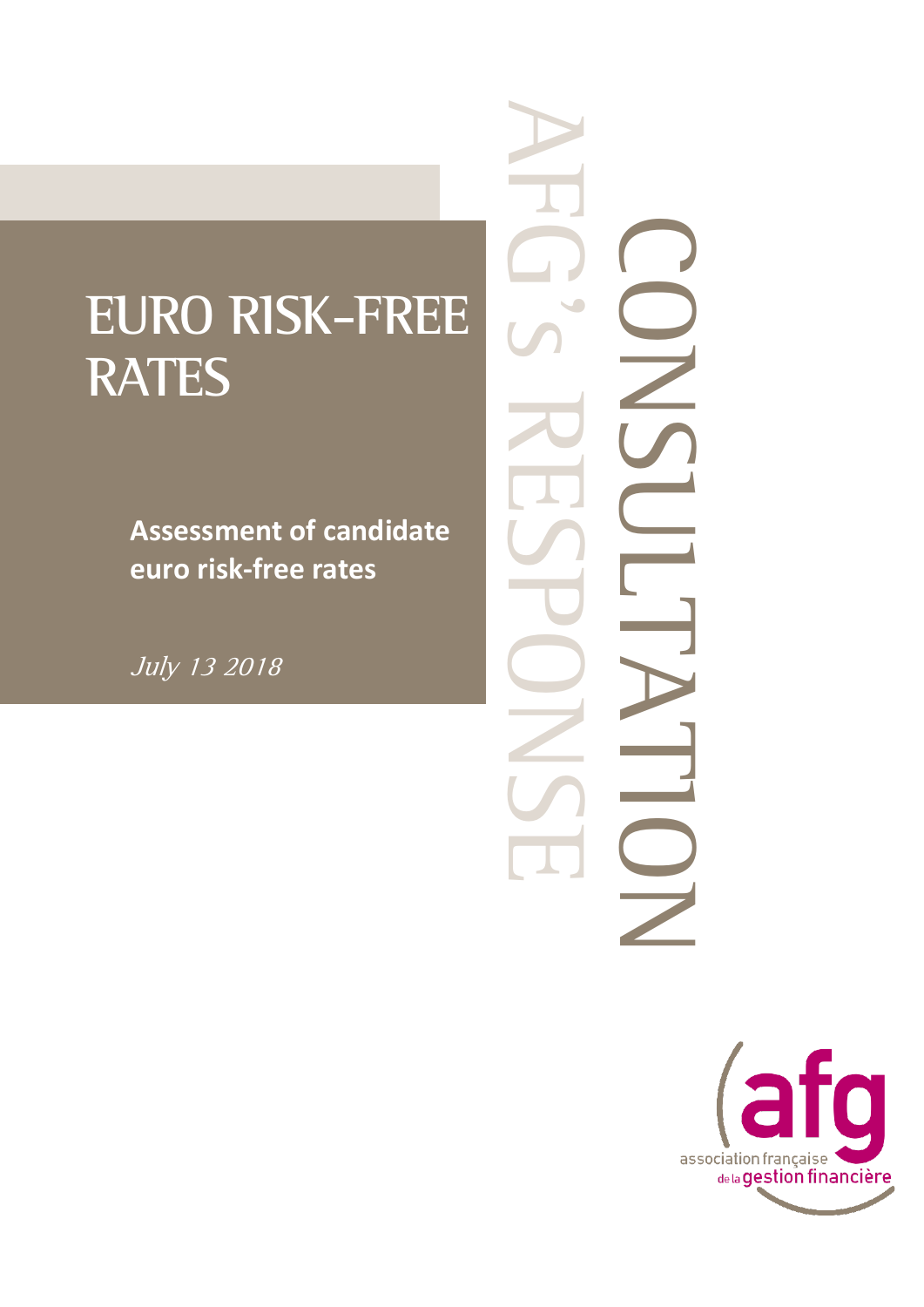

**The Association Française de la Gestion financière** (AFG) represents and promotes the interests of third-party portfolio management professionals. It brings together all asset management players from the discretionary and collective portfolio management segments. These companies manage at end 2017 €4,000 billion in assets, including €1,950 billion in French funds and €2,050 billion in discretionary portfolios and foreign funds.

The AFG's remit:

- Representing the business, financial and corporate interests of members, the entities that they manage (collective investment schemes) and their customers. As a talking partner of the public authorities of France and the European Union, the AFG makes an active contribution to new regulations,
- **Informing and supporting its members; the AFG provides members with support** on legal, tax, accounting and technical matters,
- Leading debate and discussion within the industry on rules of conduct, the protection and economic role of investment, corporate governance, investor representation, performance measurement, changes in management techniques, research, training, etc.
- Promoting the French asset management industry to investors, issuers, politicians and the media in France and abroad. The AFG represents the French industry – a world leader – in European and international bodies. AFG is of course an active member of the European Fund and Asset Management Association (EFAMA), of PensionsEurope and of the International Investment Funds Association (IIFA).

41 rue de la Bienfaisance - 75008 Paris - Tél. +33 (0)1 44 94 94 00 45 rue de Trèves - 1040 Bruxelles - Tél. +32 (0)2 486 02 90 [www.afg.asso.fr](http://www.afg.asso.fr/) - @AFG\_France